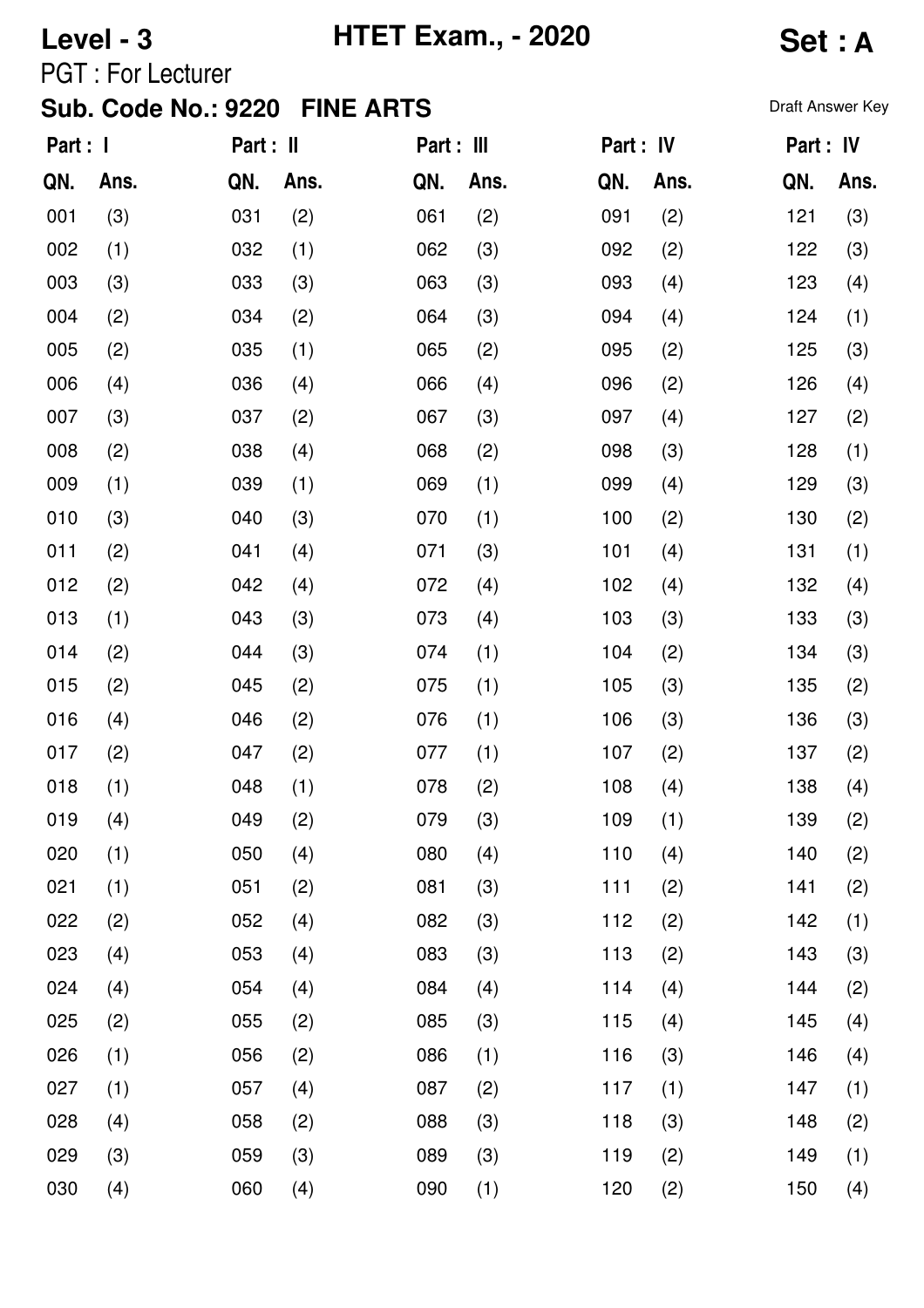**Level - 3 HTET Exam., - 2020 Set : B**

PGT : For Lecturer

| Part : 1 |      | Part : II |      | Part : III |      | Part : IV |      | Part : IV |      |
|----------|------|-----------|------|------------|------|-----------|------|-----------|------|
| QN.      | Ans. | QN.       | Ans. | QN.        | Ans. | QN.       | Ans. | QN.       | Ans. |
| 001      | (4)  | 031       | (3)  | 061        | (4)  | 091       | (1)  | 121       | (2)  |
| 002      | (2)  | 032       | (2)  | 062        | (2)  | 092       | (2)  | 122       | (2)  |
| 003      | (4)  | 033       | (4)  | 063        | (1)  | 093       | (1)  | 123       | (2)  |
| 004      | (1)  | 034       | (4)  | 064        | (3)  | 094       | (2)  | 124       | (4)  |
| 005      | (4)  | 035       | (3)  | 065        | (1)  | 095       | (2)  | 125       | (4)  |
| 006      | (1)  | 036       | (4)  | 066        | (2)  | 096       | (2)  | 126       | (2)  |
| 007      | (1)  | 037       | (2)  | 067        | (1)  | 097       | (4)  | 127       | (3)  |
| 008      | (2)  | 038       | (1)  | 068        | (2)  | 098       | (3)  | 128       | (1)  |
| 009      | (4)  | 039       | (4)  | 069        | (1)  | 099       | (4)  | 129       | (2)  |
| 010      | (4)  | 040       | (3)  | 070        | (3)  | 100       | (1)  | 130       | (3)  |
| 011      | (4)  | 041       | (2)  | 071        | (4)  | 101       | (4)  | 131       | (4)  |
| 012      | (1)  | 042       | (1)  | 072        | (3)  | 102       | (3)  | 132       | (2)  |
| 013      | (3)  | 043       | (3)  | 073        | (3)  | 103       | (3)  | 133       | (1)  |
| 014      | (1)  | 044       | (1)  | 074        | (3)  | 104       | (3)  | 134       | (2)  |
| 015      | (4)  | 045       | (2)  | 075        | (1)  | 105       | (4)  | 135       | (3)  |
| 016      | (2)  | 046       | (4)  | 076        | (1)  | 106       | (3)  | 136       | (4)  |
| 017      | (3)  | 047       | (4)  | 077        | (4)  | 107       | (2)  | 137       | (4)  |
| 018      | (3)  | 048       | (2)  | 078        | (3)  | 108       | (4)  | 138       | (3)  |
| 019      | (3)  | 049       | (4)  | 079        | (2)  | 109       | (2)  | 139       | (2)  |
| 020      | (2)  | 050       | (3)  | 080        | (4)  | 110       | (2)  | 140       | (2)  |
| 021      | (2)  | 051       | (2)  | 081        | (2)  | 111       | (3)  | 141       | (2)  |
| 022      | (3)  | 052       | (2)  | 082        | (1)  | 112       | (4)  | 142       | (3)  |
| 023      | (1)  | 053       | (2)  | 083        | (3)  | 113       | (1)  | 143       | (3)  |
| 024      | (2)  | 054       | (1)  | 084        | (1)  | 114       | (2)  | 144       | (1)  |
| 025      | (1)  | 055       | (2)  | 085        | (4)  | 115       | (2)  | 145       | (2)  |
| 026      | (2)  | 056       | (4)  | 086        | (3)  | 116       | (4)  | 146       | (3)  |
| 027      | (2)  | 057       | (2)  | 087        | (3)  | 117       | (1)  | 147       | (3)  |
| 028      | (2)  | 058       | (4)  | 088        | (3)  | 118       | (4)  | 148       | (4)  |
| 029      | (2)  | 059       | (2)  | 089        | (3)  | 119       | (2)  | 149       | (4)  |
| 030      | (1)  | 060       | (4)  | 090        | (3)  | 120       | (4)  | 150       | (4)  |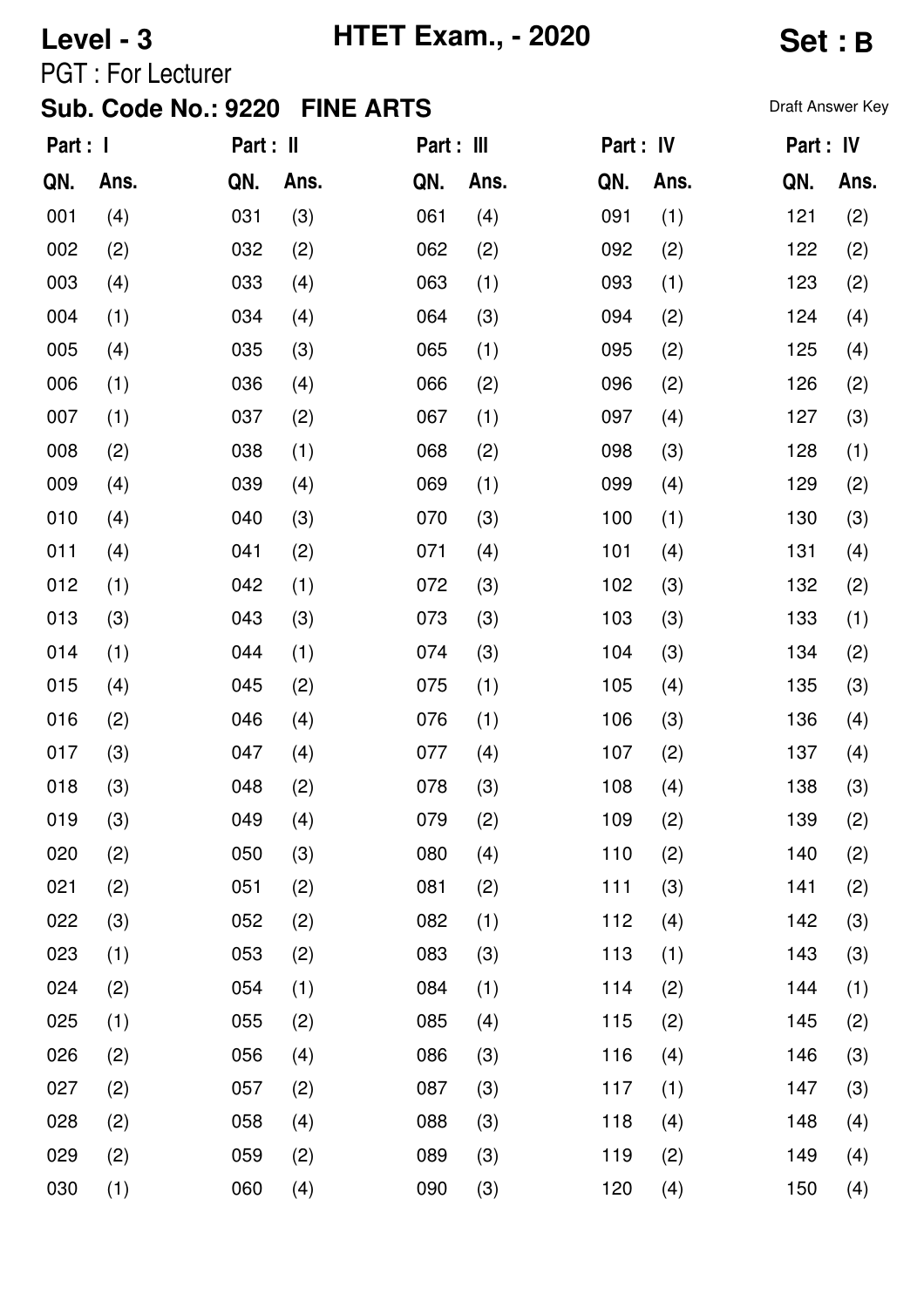**Level - 3 HTET Exam., - 2020 Set : C**

PGT : For Lecturer

| Part : I |      | Part : II |      | Part : III |      | Part : IV |      | Part : IV |      |
|----------|------|-----------|------|------------|------|-----------|------|-----------|------|
| QN.      | Ans. | QN.       | Ans. | QN.        | Ans. | QN.       | Ans. | QN.       | Ans. |
| 001      | (1)  | 031       | (4)  | 061        | (3)  | 091       | (1)  | 121       | (2)  |
| 002      | (4)  | 032       | (4)  | 062        | (3)  | 092       | (4)  | 122       | (2)  |
| 003      | (2)  | 033       | (2)  | 063        | (1)  | 093       | (1)  | 123       | (3)  |
| 004      | (3)  | 034       | (3)  | 064        | (3)  | 094       | (2)  | 124       | (4)  |
| 005      | (1)  | 035       | (1)  | 065        | (2)  | 095       | (4)  | 125       | (3)  |
| 006      | (3)  | 036       | (2)  | 066        | (2)  | 096       | (4)  | 126       | (4)  |
| 007      | (1)  | 037       | (1)  | 067        | (4)  | 097       | (1)  | 127       | (3)  |
| 008      | (2)  | 038       | (1)  | 068        | (1)  | 098       | (4)  | 128       | (3)  |
| 009      | (2)  | 039       | (3)  | 069        | (1)  | 099       | (3)  | 129       | (3)  |
| 010      | (1)  | 040       | (2)  | 070        | (3)  | 100       | (4)  | 130       | (1)  |
| 011      | (3)  | 041       | (4)  | 071        | (1)  | 101       | (1)  | 131       | (1)  |
| 012      | (4)  | 042       | (3)  | 072        | (3)  | 102       | (1)  | 132       | (4)  |
| 013      | (3)  | 043       | (4)  | 073        | (1)  | 103       | (3)  | 133       | (4)  |
| 014      | (4)  | 044       | (2)  | 074        | (4)  | 104       | (2)  | 134       | (1)  |
| 015      | (2)  | 045       | (3)  | 075        | (2)  | 105       | (2)  | 135       | (2)  |
| 016      | (4)  | 046       | (4)  | 076        | (4)  | 106       | (2)  | 136       | (2)  |
| 017      | (2)  | 047       | (2)  | 077        | (4)  | 107       | (2)  | 137       | (3)  |
| 018      | (4)  | 048       | (1)  | 078        | (1)  | 108       | (2)  | 138       | (3)  |
| 019      | (2)  | 049       | (2)  | 079        | (3)  | 109       | (3)  | 139       | (2)  |
| 020      | (1)  | 050       | (2)  | 080        | (2)  | 110       | (2)  | 140       | (2)  |
| 021      | (1)  | 051       | (4)  | 081        | (3)  | 111       | (2)  | 141       | (2)  |
| 022      | (4)  | 052       | (2)  | 082        | (3)  | 112       | (2)  | 142       | (2)  |
| 023      | (2)  | 053       | (2)  | 083        | (1)  | 113       | (4)  | 143       | (2)  |
| 024      | (2)  | 054       | (2)  | 084        | (3)  | 114       | (3)  | 144       | (4)  |
| 025      | (3)  | 055       | (4)  | 085        | (3)  | 115       | (2)  | 145       | (3)  |
| 026      | (4)  | 056       | (4)  | 086        | (4)  | 116       | (4)  | 146       | (4)  |
| 027      | (2)  | 057       | (4)  | 087        | (1)  | 117       | (4)  | 147       | (2)  |
| 028      | (1)  | 058       | (2)  | 088        | (3)  | 118       | (4)  | 148       | (4)  |
| 029      | (1)  | 059       | (4)  | 089        | (2)  | 119       | (3)  | 149       | (4)  |
| 030      | (2)  | 060       | (3)  | 090        | (3)  | 120       | (3)  | 150       | (2)  |